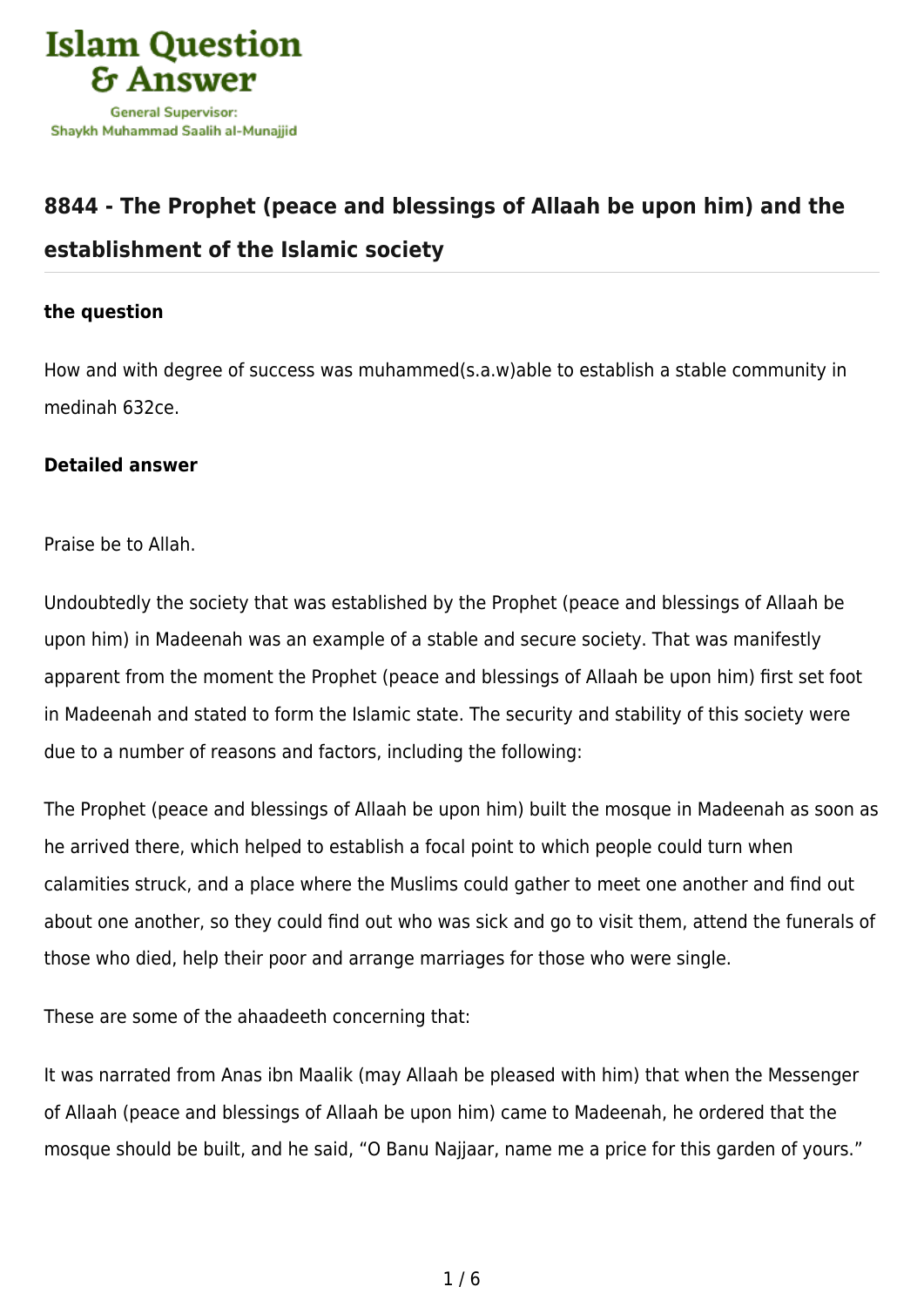

They said, "No by Allaah, we will not seek its price except from Allaah."

(Narrated by al-Bukhaari, 2622; Muslim, 524)

It was narrated that al-Bara' ibn 'Aazib said: "[The verse] 'and do not aim at that which is bad to spend from it' [al-Baqarah 2:267 – interpretation of the meaning] was revealed concerning us Ansaar. We used to own date palm trees. A man would bring (the harvest) from his date palms, whether it was a little or a lot. A man would bring one or two bunches of dates and hang them in the mosque. Ahl al-Suffah – or according to a report narrated by Ibn Maajah, the poor among the Muhaajireen – had no food, so if one of them got hungry he would come and strike the bunch with his stick, and ripe and unripe dates would fall, and he would eat them. But there were some uncharitable people who would bring a bunch of dates that contained rotten or dried-up dates, or a bunch that was damaged, and hang it up. Then Allaah revealed the words (interpretation of the meaning):

"O you who believe! Spend of the good things which you have (legally) earned, and of that which We have produced from the earth for you, and do not aim at that which is bad to spend from it, (though) you would not accept it save if you close your eyes and tolerate therein"

[al-Baqarah 2:267]

He said: if any one of you were to be given something like they gave, he would not accept it unless he did so with his eyes closed or out of shyness. He said, after that one of us would bring the best dates that he had.

Narrated by al-Tirmidhi, 2987; Ibn Maajah, 1822. Classed as saheeh by al-Albaani in Saheeh al-Tirmidhi, 2389.

Secondly: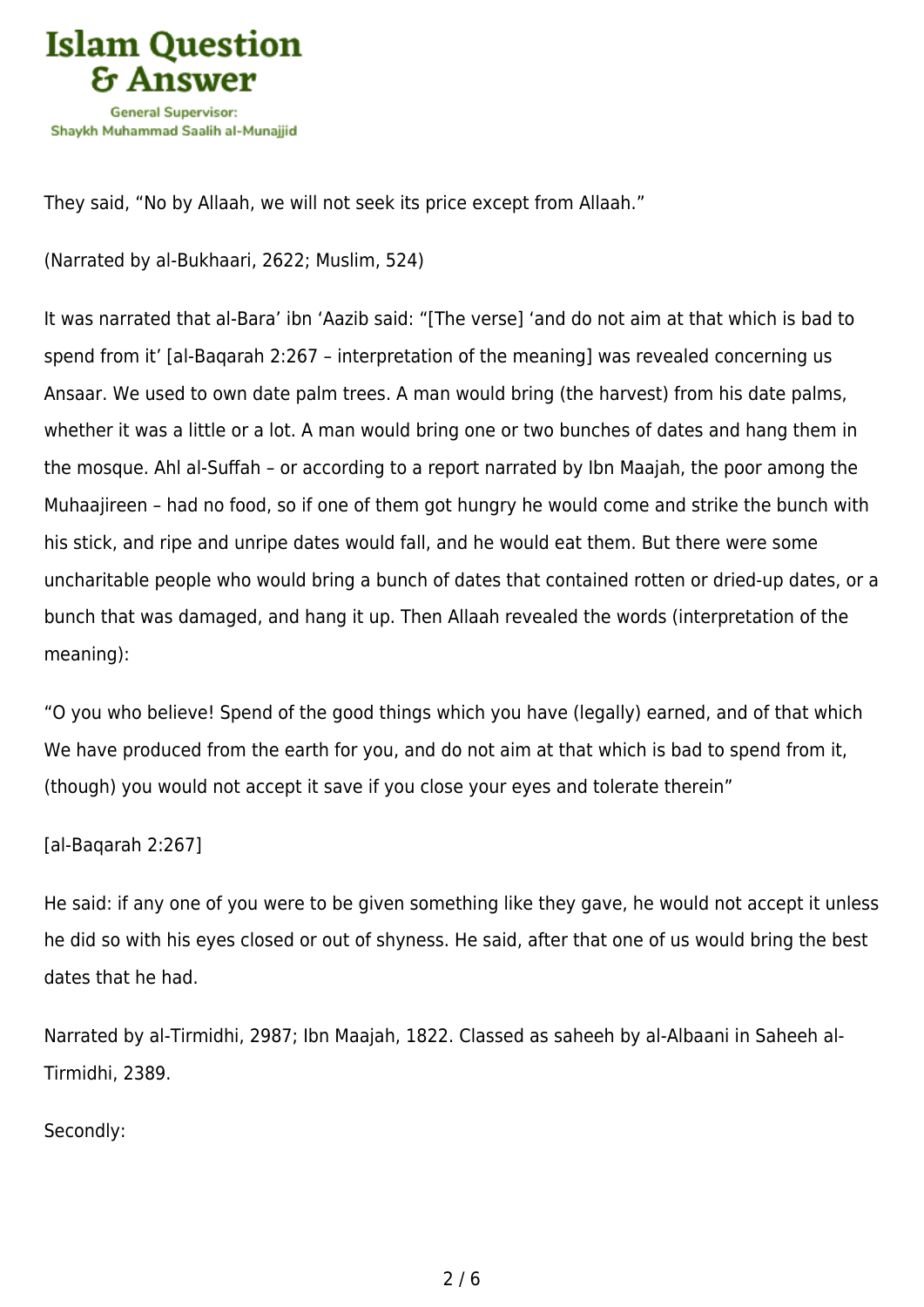

Shavkh Muhammad Saalih al-Munaiiid

The Prophet (peace and blessings of Allaah be upon him) established brotherhood between the Muhaajireen (the Emigrants who had come from Makkah) and the Ansaar (helpers, the Muslims in Madeenah). This action strengthened the bonds between the members of the Madeenan society in a manner previously unheard of. The Prophet (peace and blessings of Allaah be upon him) established bonds of brotherhood between non-Arabs and Arabs, between free men and former slaves, between people of Quraysh and members of other tribes. So the society became one entity, after which it was not surprising that an Ansaari would ask a Muhaajir to take half of his wealth, or an Ansaari would offer to divorce one of his wives so that a Muhaajir could marry her, or a Muhaajir would inherit from an Ansaari, because of the strength of the bonds between them. Then inheritance between them was abrogated by the verse on inheritance, but the Ansaar were encouraged to bequeath something to them. This was an exemplary society.

There follow some of the ahaadeeth concerning that:

1 – It was narrated that 'Abd al-Rahmaan ibn 'Awf (may Allaah be pleased with him) said: When we came to Madeenah, the Messenger of Allaah (peace and blessings of Allaah be upon him) established bonds of brotherhood between me and Sa'd ibn al-Rabee'. Sa'd ibn al-Rabee' said: "I am the wealthiest of the Ansaar, so I will give you half my wealth, and see which of my wives you would prefer, I will divorce her for you, and when she becomes permissible you can marry her." 'Abd al-Rahmaan said to him, "I do not need that. Is there a marketplace where people trade?" He said, "The marketplace of Qaynuqaa'." So the next day 'Abd al-Rahmaan went there and took some cottage cheese and ghee, and he did that the next day. It was not long before 'And al-Rahmaan came with traces of yellow (perfume) on him. The Messenger of Allaah (peace and blessings of Allaah be upon him) said, "Have you gotten married?" He said, "Yes?" He said, "To whom?" He said, "A woman from among the Ansaar." He said, "How much was the mahr?" He said, "A gold piece equal in weight to a date stone (or a date stone of gold)." The Prophet (peace and blessings of Allaah be upon him) said to him, "Give a wedding feast (waleemah), even if with one sheep."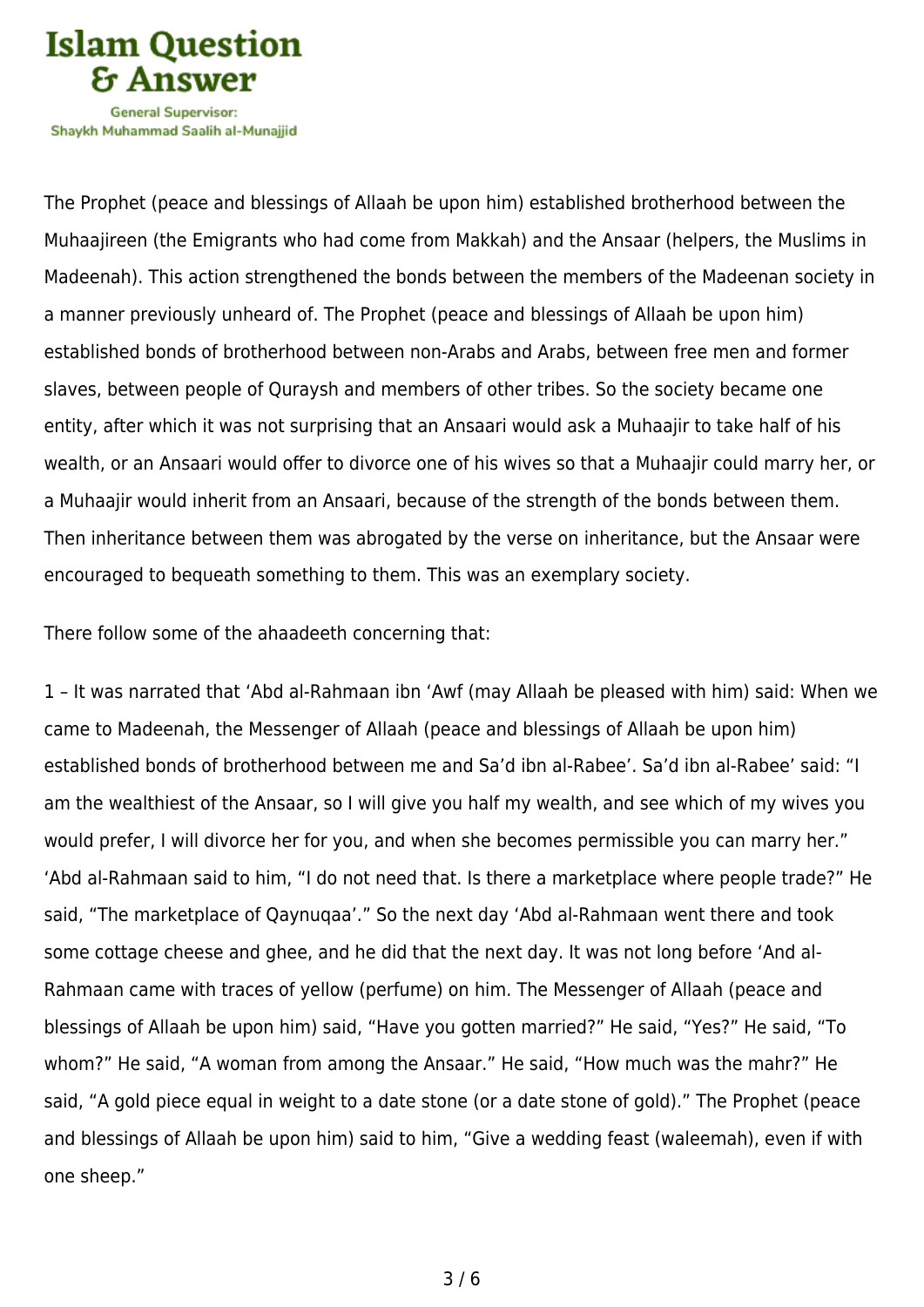

Narrated by al-Bukhaari, 1943.

2 – It was narrated from Ibn 'Abbaas (may Allaah be pleased with him) that when the Muhaajireen came to Madeenah, a Muhaajir would inherit from an Ansaari to the exclusion of the Ansaari's own relatives, because of the bonds of brotherhood that the Prophet (peace and blessings of Allaah be upon him) had established between them. When the verse "And to everyone, We have appointed heirs" [al-Nisa' 4:33 – interpretation of the meaning] was revealed, that was abrogated. And the phrase "To those also with whom you have made a pledge (brotherhood)" [al-Nisa' 4:33 – interpretation of the meaning] has to do with the covenant of helping, supporting and advising one another. So the rights of inheritance no longer apply, but they may bequeath to one another.

Narrated by al-Bukhaari, 2170.

## Thirdly:

Zakaah was prescribed in the second year of the Hijrah, which made the rich and poor more equal and increased the coherence of the Madeenan society, and the bonds of brotherhood for the sake of Allaah became stronger than before. Indeed, the matter went further than zakaah to include voluntary charity.

It was narrated that Anas ibn Maalik (may Allaah be pleased with him) said: Abu Talhah was the wealthiest of the Ansaar of Madeenah in terms of palm trees, and the dearest of his wealth to him was (the garden of) Bayraha', which was opposite the mosque. The Messenger of Allaah (peace and blessings of Allaah be upon him) used to enter it and drink from good water that was to be found there. Anas said: When the verse "By no means shall you attain Al-Birr (piety, righteousness — here it means Allaah's reward, i.e. Paradise), unless you spend (in Allaah's Cause) of that which you love" [Aal- Imraan 3:92 – interpretation of the meaning] was revealed, Abu Talhah got up and went to the Messenger of Allaah (peace and blessings of Allaah be upon him) and said, "O Messenger of Allaah, Allaah says 'By no means shall you attain Al-Birr (piety, righteousness — here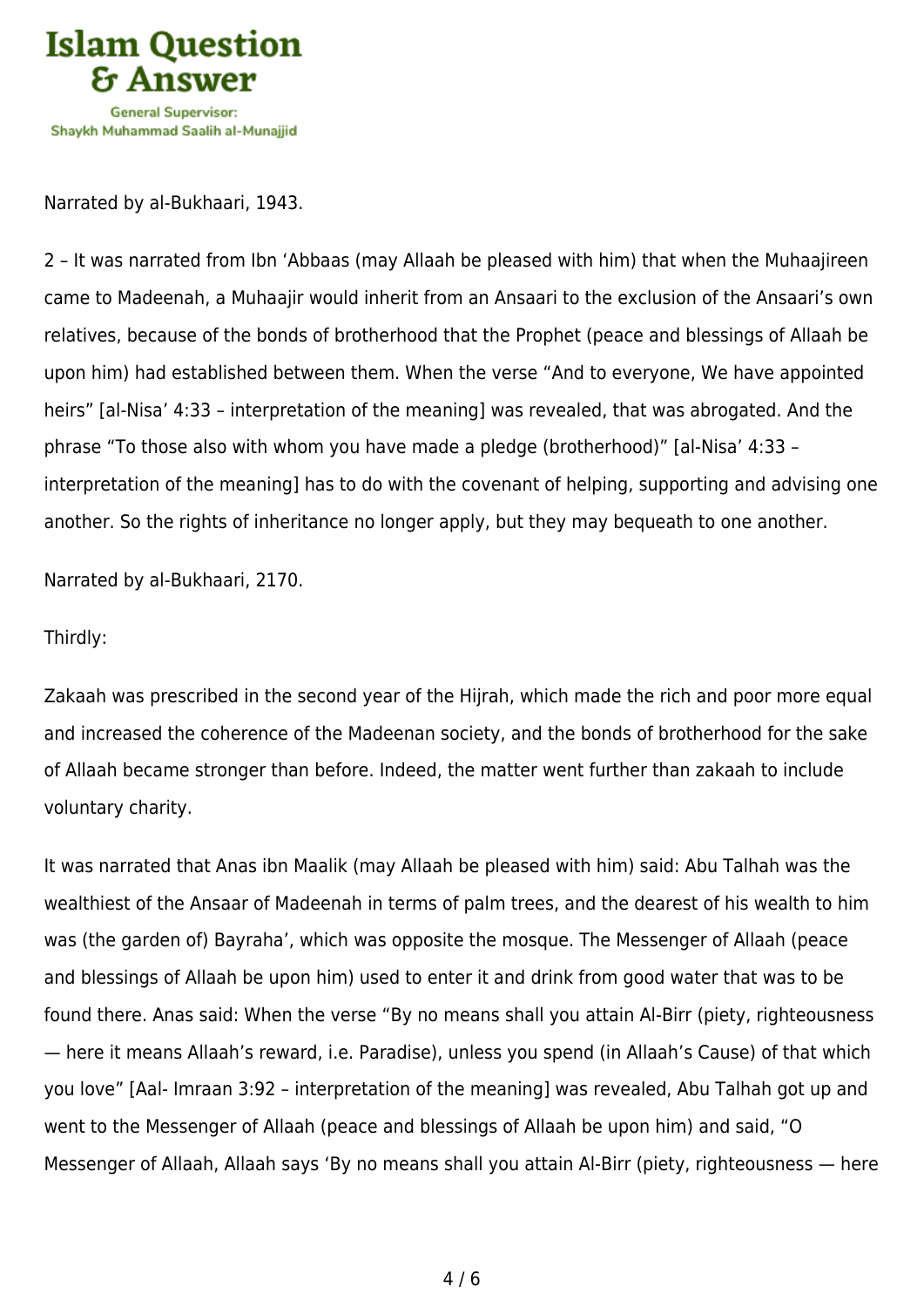

Shavkh Muhammad Saalih al-Munaiiid

it means Allaah's reward, i.e. Paradise), unless you spend (in Allaah's Cause) of that which you love' and the dearest of my wealth to me is Bayraha'. (I give it in) charity for the sake of Allaah, hoping to earn its reward with Allaah, so dispose of it, O Messenger of Allaah, as Allaah shows you." The Messenger of Allaah (peace and blessings of Allaah be upon him) said, "Well done, that is a profitable deal, that is a profitable deal. I have heard what you said and I think that you should distribute it among your relatives." Abu Talhah said, "I shall do that, O Messenger of Allaah," and he distributed it among his relatives and the sons of his paternal uncles.

Narrated by al-Bukhaari, 1392; Muslim, 998

So the signs of harmony appeared among the Muslims in Madeenah, and the Muhaajireen recognized the rights that their Ansaar brothers had over them. There are a number of ahaadeeth concerning that, including the following:

 It was narrated that Anas said: When the Prophet (peace and blessings of Allaah be upon him) came to Madeenah, the Muhaajireen came to him and said, "O Messenger of Allaah, we have never seen any people more generous when they have the means and more helpful when they have little than the people among whom we have settled. They have looked after us and they have let us join them and share in all their happy occasions, to such an extent that we are afraid that they will take all the reward. The Prophet (peace and blessings of Allaah be upon him) said, "Not so long as you pray for them and praise them."

Narrated by al-Tirmidhi, 2487; classed as saheeh by al-Albaani in Saheeh al-Tirmidhi, 2020.

Allaah created loved between the hearts of the people of Madeenah, and love for the sake of Allaah was one of the symbols of the people that Allaah enjoined upon them and made it one of the signs of perfect faith.

It was narrated from Anas (may Allaah be pleased with him) that the Prophet (peace and blessings